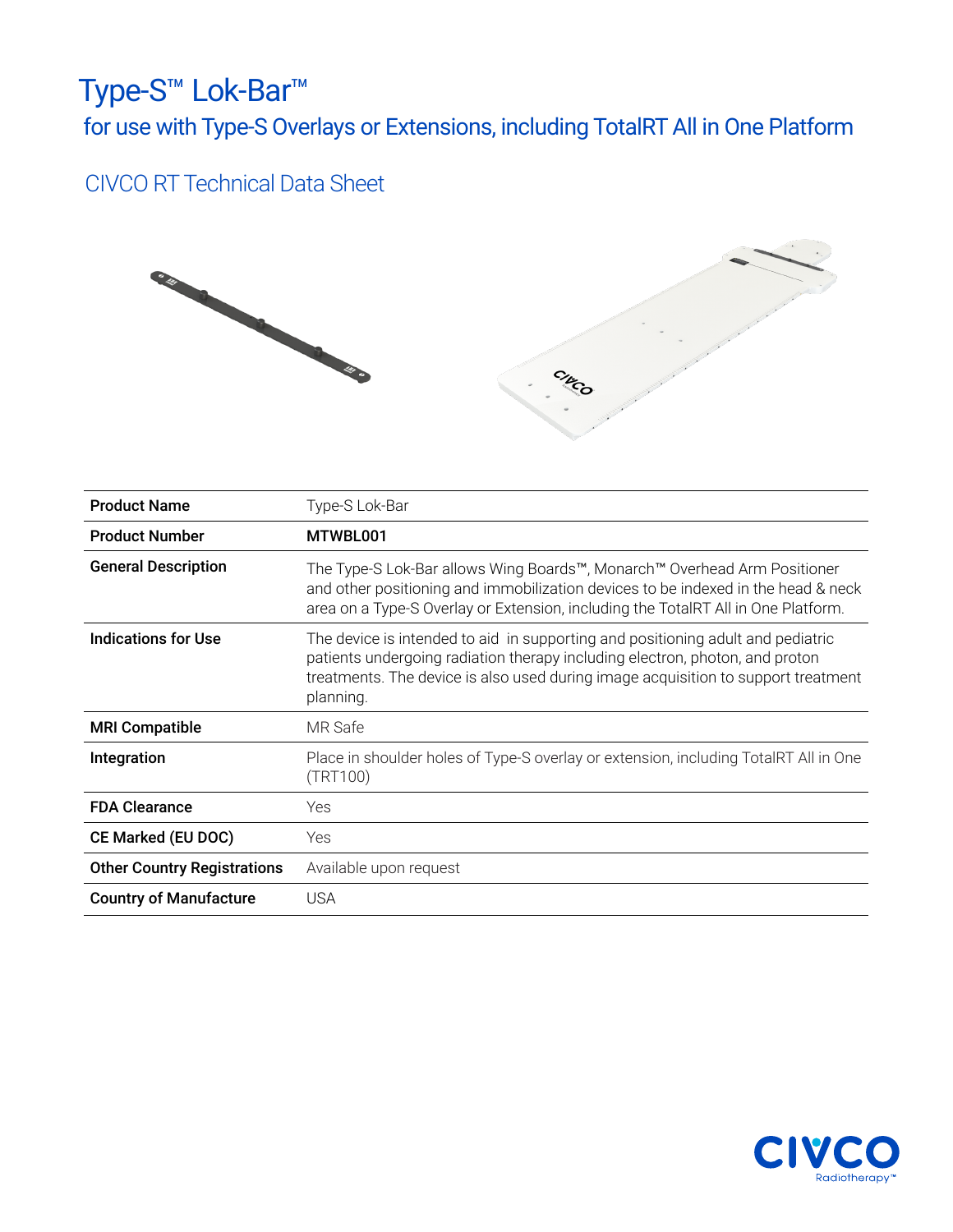## Technical Details

| <b>Primary Materials</b> | Black Acetal                      |
|--------------------------|-----------------------------------|
| Weight (approx)          | .06 kg / .13 lbs                  |
| Dimensions (mm)          | 431.8 L x 25.40 W x 25.46 H (max) |

Technical Drawing - MTWBL001